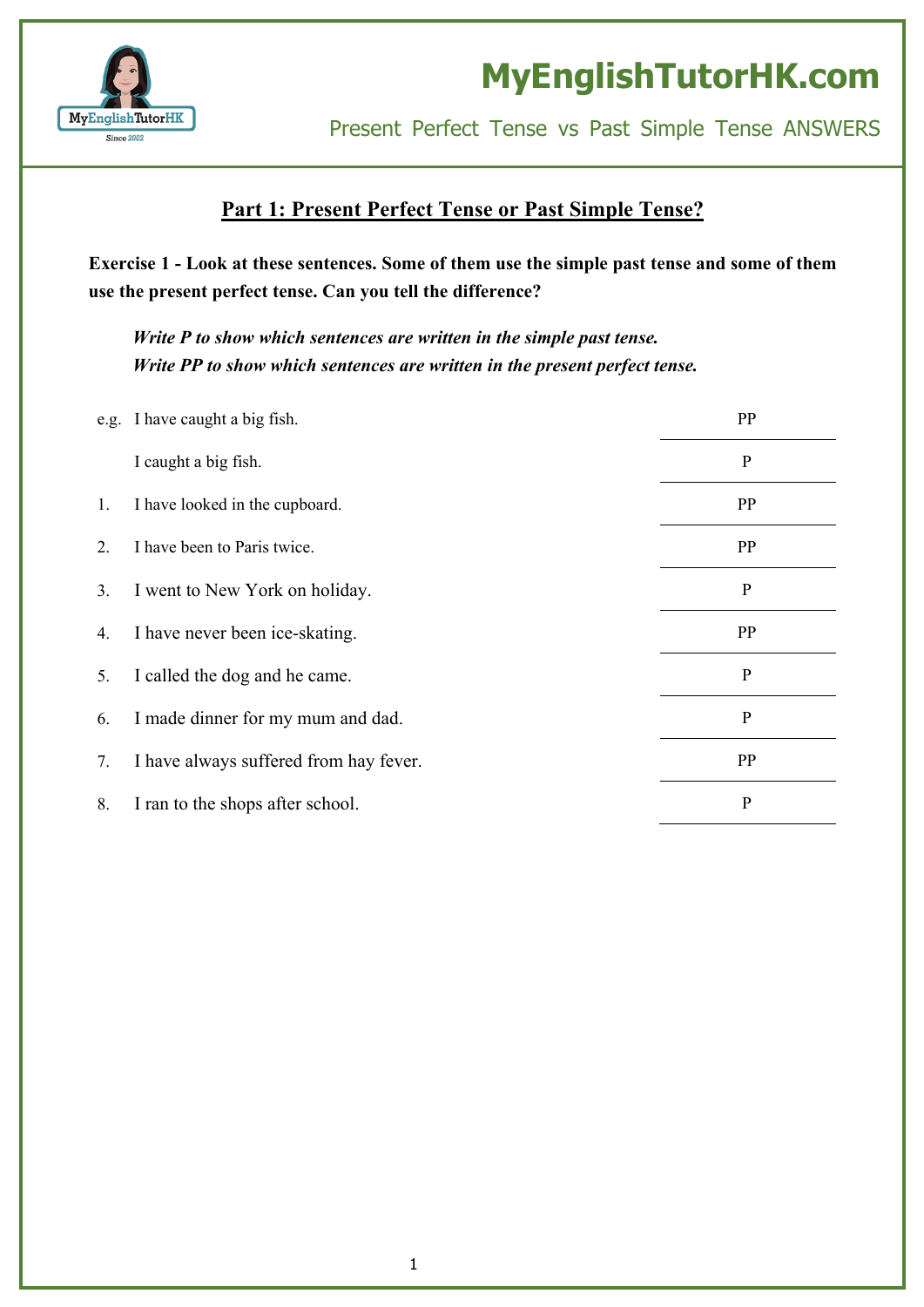

Present Perfect Tense vs Past Simple Tense ANSWERS

#### **Part 2: Fill in the blanks**

Exercise 2 – Fill in the blanks with the correct form of the verb in either the simple past tense, **or the present perfect tense. The first question has been done for you.**

- 1. The doctor **has trained** (train) at medical school for many years.
- 2. How far **have** you **travelled** (travel) to get here?
- 3. I first flew (fly) on a plane when I was 5 years old.
- 4. He **found** (find) a shortcut to get to the beach.
- 5. People spoke (speak) very highly of the headteacher.
- 6. The dogs **have barked** (bark) constantly for the last hour.
- 7. Have you heard (hear) the band's latest album?
- 8. I have never seen (see) a real elephant before.
- 9. Sarah **went** (go) to the United States as a baby.
- 10. My uncle **has kept** (keep) a photograph of my grandmother on his wall.

**Exercise 3 - Fill in the missing blanks with the correct future tense using the answers from the box below.**

| improve |      | be | 20 | $\overline{0}0$ | give |  |
|---------|------|----|----|-----------------|------|--|
| speak   | play |    |    | predict develop | sing |  |

- 1. Last night, I **went** to sleep at 10pm.
- 2. Technology **has developed** steadily over the years.
- 3. I **have gone** to the dentists every day since last week.
- 4. Earlier, he **spoke** to his mum and she **gave** him permission to go to the concert.
- 5. The weather **has improved** steadily since the weekend.
- 6. Today, the doctors **have predicted** that your mother will make a speedy recovery.
- 7. How long **have** you **played** the piano?
- 8. I **sang** in a choir when I **was** at school.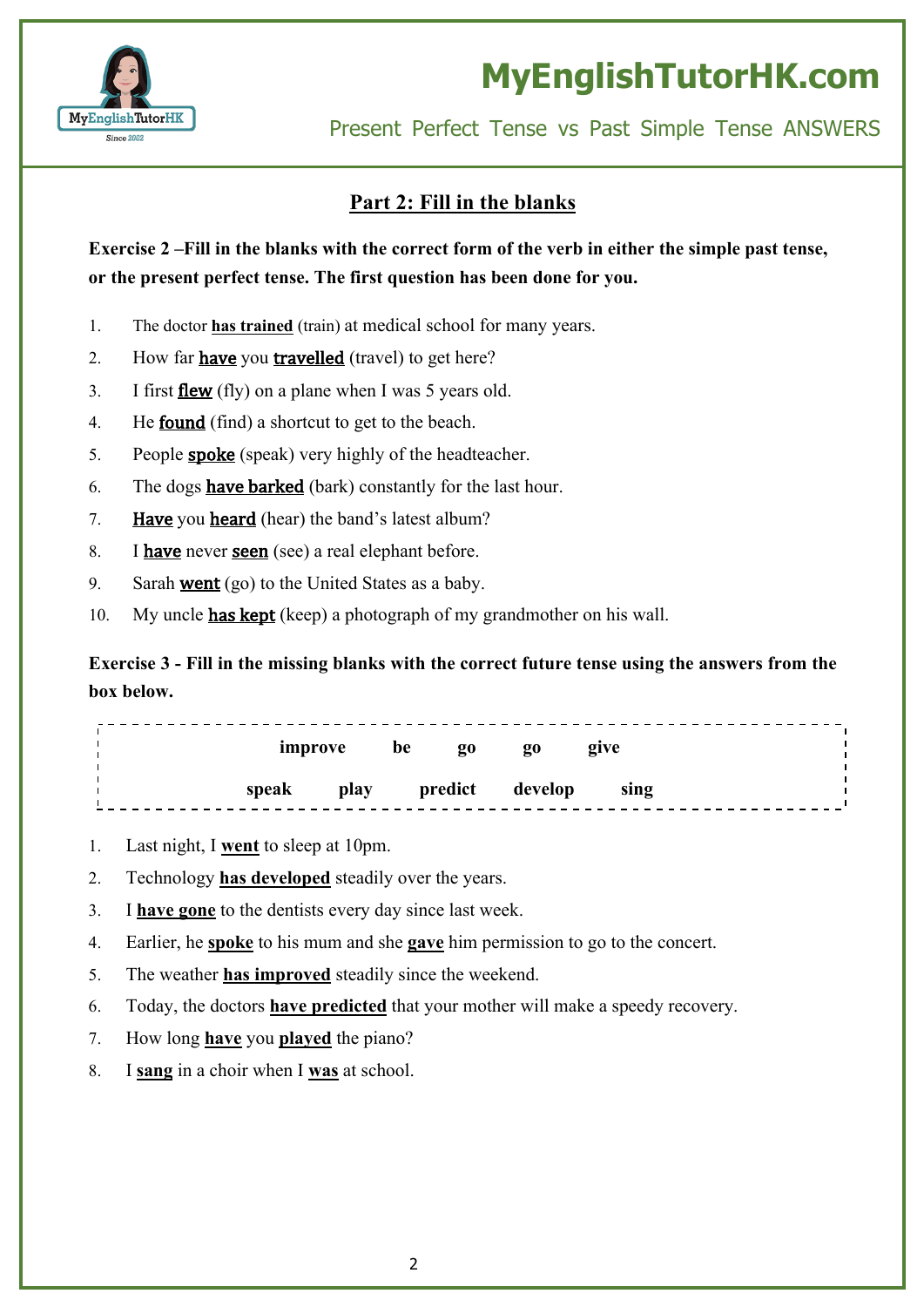

### **Part 3: Passages**

### **Exercise** 4 - Read this passage about Tara the travel agent and fill in the blanks. You will need to decide carefully whether to use the present perfect tense or the simple past tense.

Last week, Tara applied for a passport so that she can go on a holiday that she 1) **has dreamt** (dream) about for many years. Tara 2) **has worked** (work) as a travel agent for the last 10 years so she 3) **has been** (be) too busy planning other people's holidays to go on any trips of her own.

After applying for her passport, Tara 4) **booked** (book) her plane tickets and her hotel room. She had enough money to pay for everything in advance because she 5) **has saved** (save) her wages for years.

For the last few years, Tara 6) **has spent** (spend) a long time dreaming about this holiday so she 7) **has taken** (take) great care to plan the perfect holiday. For the last ten years, she 8) **has watched** (watch) other people go off on holiday while she 9) **has stayed** (stay) at home!

When she was a child, Tara 10) **went** (go) to lots of different countries with her parents and she always 11) **had** (have) a wonderful time. However, since growing up, Tara 12) **has stopped** (stop) going on holidays. This will be her first trip for many years. She does not leave for another 3 weeks but she is so excited that she 13) **has packed** (pack) her suitcase already!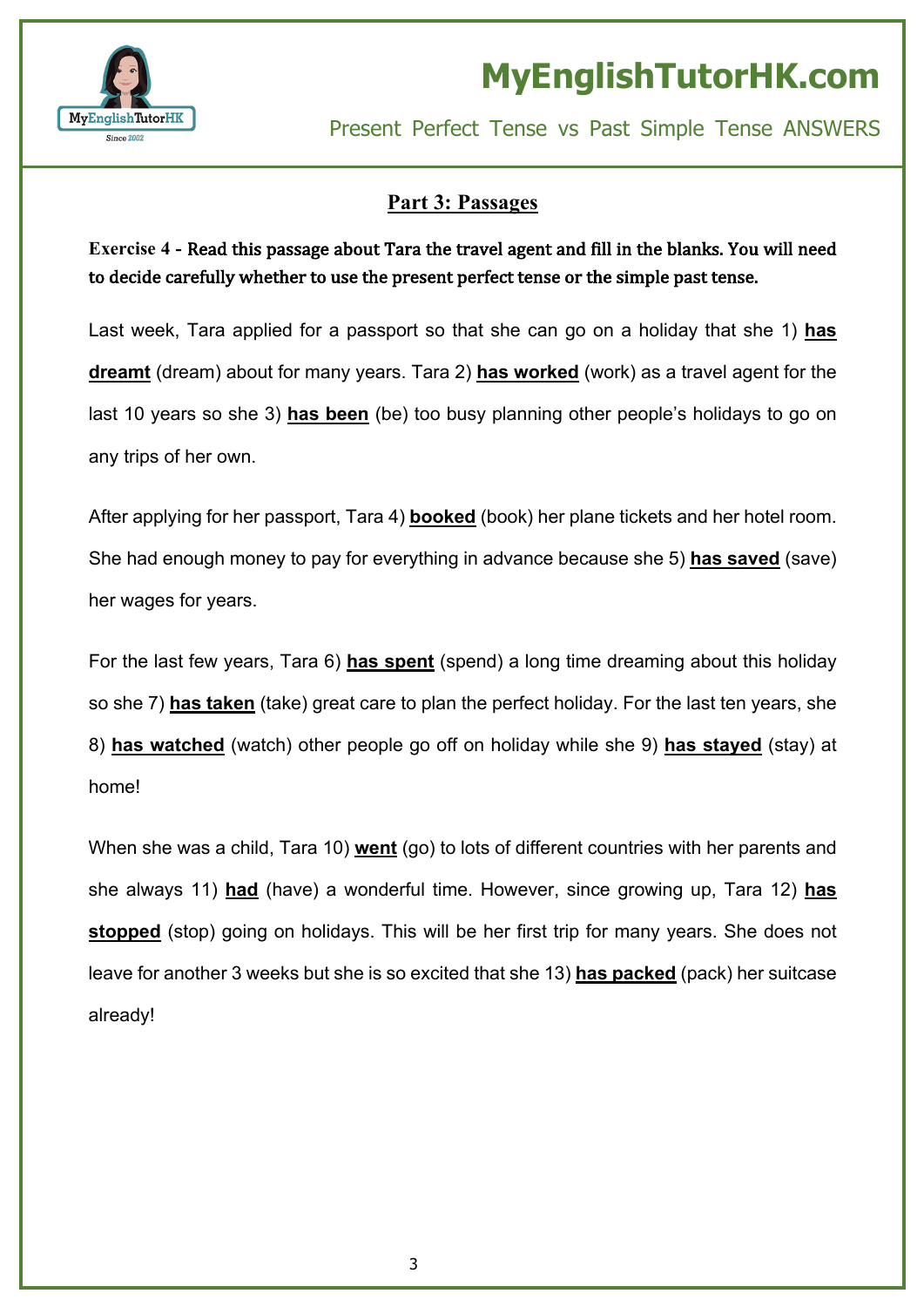

### Present Perfect Tense vs Past Simple Tense ANSWERS

#### **Exercise 5 - Read this passage about Ryan and fill in the blanks. You will need to decide carefully whether to use the present perfect tense or the simple past tense.**

Ryan 1) **has spent** (spend) the last three months looking for a new job. He 2) **has been** (be) a PE teacher for the last 5 years and he 3) **has decided** (decide) that it is time for a change. When he was younger, Ryan 4) **played** (play) professional football and 5) **coached** (coach) a local team. He 6) **has worked** (work) in sport and fitness for his whole life but now he is looking for a job that will be a bit less exhausting! Six months ago, Ryan 7) **injured** (injure) his knee while teaching his students to play hockey and it 8) **has** never **recovered** (recover). As a result, he needs to find a less active career.

Before playing professional football, Ryan 9) **studied** (study) French and Spanish at college. He 10) **has** always **loved** (love) languages and travel and 11) **did** (do) very well in his college exams when he was studying. He is hoping to use these interests in his new career and he 12) **has been** (be) looking for jobs which will allow him to develop his language skills. So far, he 13) **has found** (find) the job search very difficult but he is hopeful that he will find a new job soon.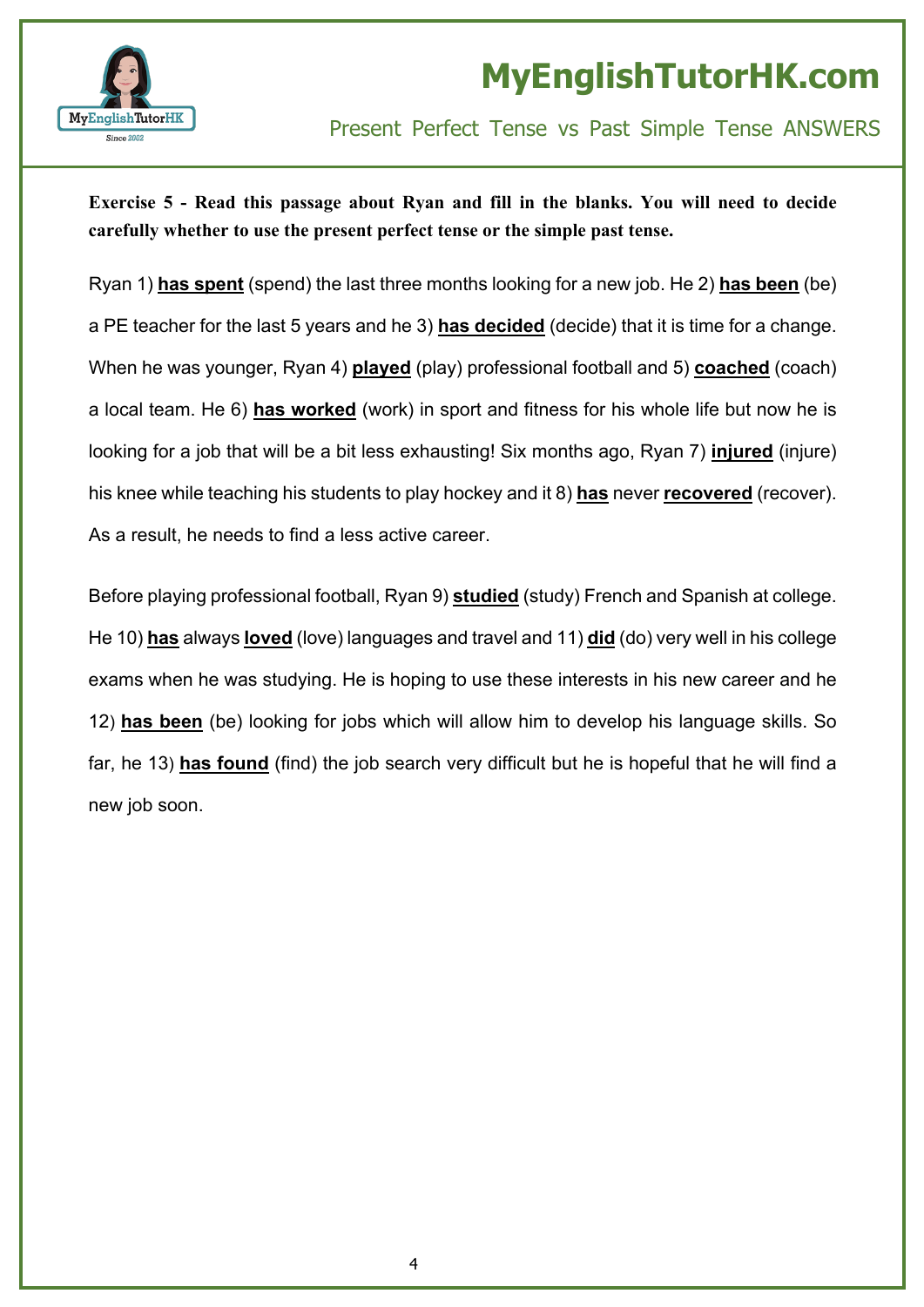

Present Perfect Tense vs Past Simple Tense ANSWERS

#### **Part 4: Proofreading**

**Exercise 8 – Proofread the following sentences. Correct them, add a missing word, remove an extra word** or give  $a \sqrt{f}$  **if** they are in the right form.

| 1)  | I have always like baking cakes.                    | liked        |
|-----|-----------------------------------------------------|--------------|
| 2)  | Yesterday, I have bought some fruit.                | have         |
| 3)  | I thought about it for a second.                    | $\sqrt{ }$   |
| 4)  | I have <b>bringing</b> some balloons for the party. | brought      |
| 5)  | I have never liked spiders.                         | √            |
| 6)  | On Thursday, he <b>has</b> spent his pocket money.  | has          |
| 7)  | I $\triangle$ been dancing for the last 5 years.    | have         |
| 8)  | Sarah has never be good at running.                 | been         |
| 9)  | Francoise liked swimming as a child.                | $\checkmark$ |
| 10) | Cars has always been bad for the environment.       | have         |
| 11) | Last Tuesday, Jessica has went shopping.            | has          |
| 12) | Tom <b>have</b> supported Arsenal all his life.     | has          |